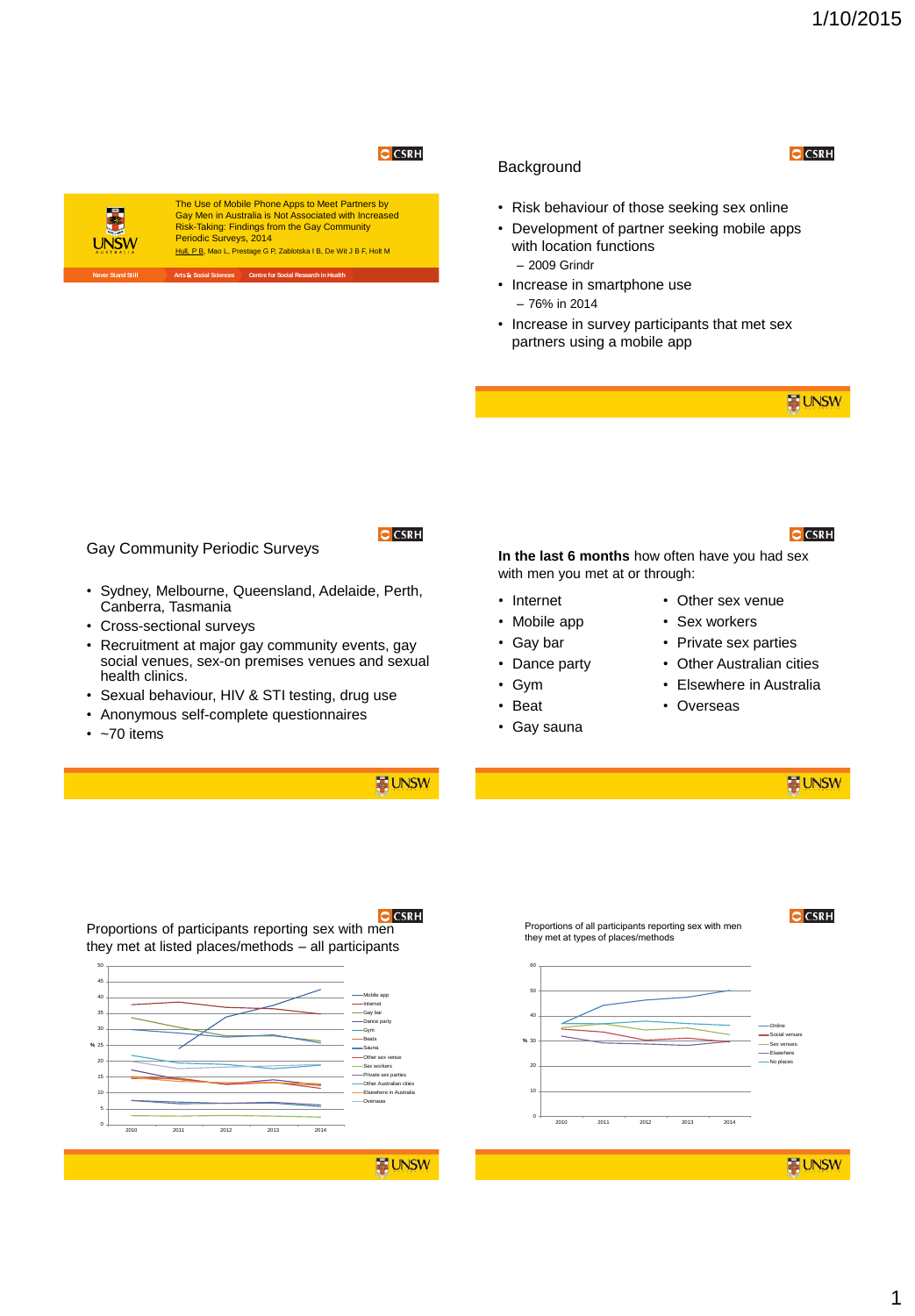**O** CSRH



Sample population

• Sydney, Melbourne, Brisbane, Adelaide, Perth

- $-$  Positive = 10.4%
- $-$  Negative = 79.1%

Proportion of all participants reporting having sex 'occasionally' or 'often' with men met through mobile app,

by city

• Age

**WE UNSW** 

**O** CSRH





**E UNSW** 

**E UNSW**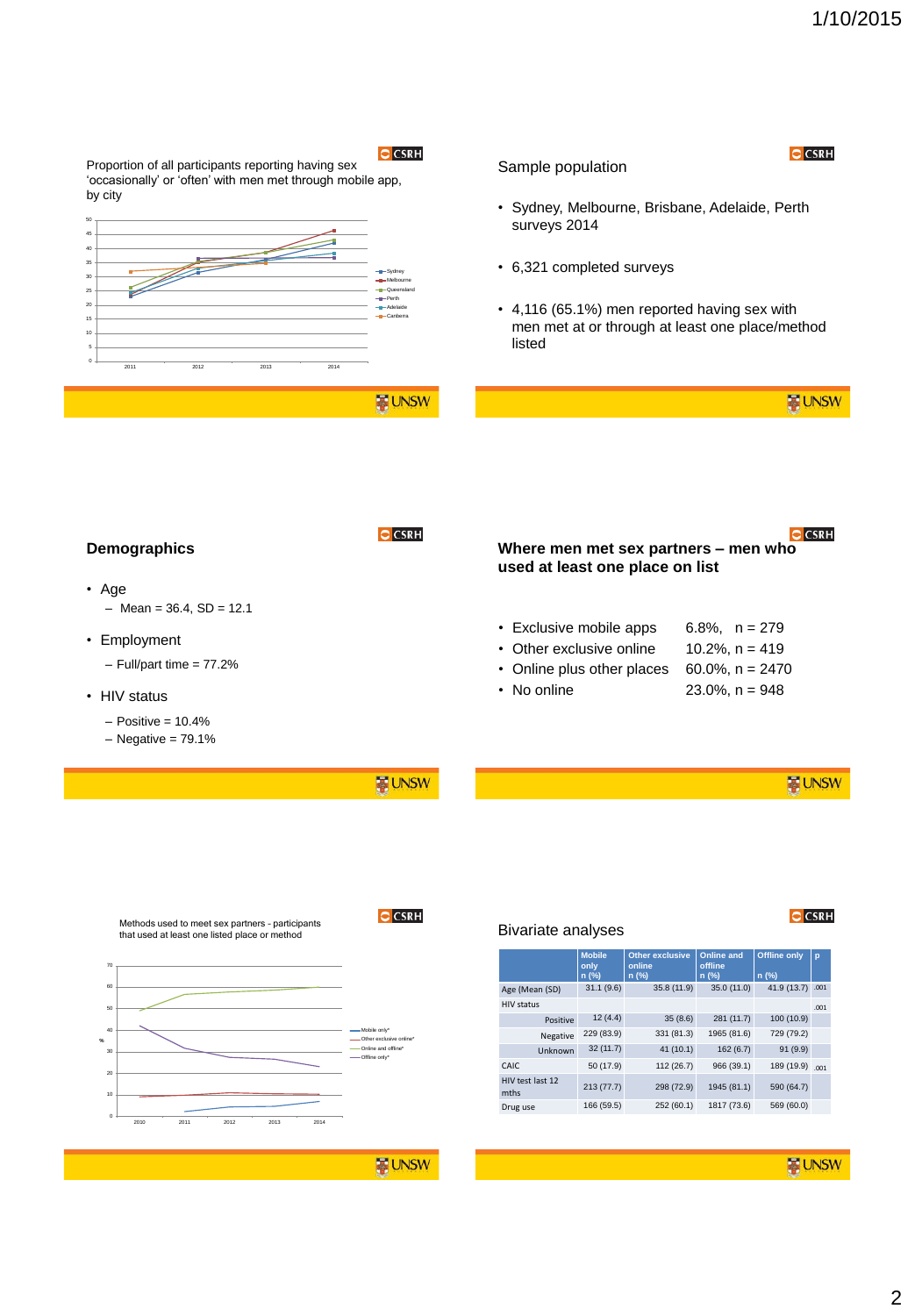## **O** CSRH

#### Multinomial regression model Method of meeting sex partners

| Reference group -<br><b>Online and offline</b> | <b>Mobile only</b><br>Adjusted OR (95%CI) | <b>Mobile and online</b><br>Adjusted OR (95%CI) | <b>Offline only</b><br>Adjusted OR (95%CI) |
|------------------------------------------------|-------------------------------------------|-------------------------------------------------|--------------------------------------------|
| Age                                            | .98 (.97-1.00)                            | $1.02(1.01-1.03)$                               | $1.06(1.05-1.06)$                          |
| Employment                                     | $1.20(0.85 - 1.70)$                       | .78 (.59-1.02)                                  | $.74(.60-.91)$                             |
| CAIC                                           | $.63(.44-.91)$                            | $1.08$ $(.83-1.42)$                             | $.60(.49-.75)$                             |
| Different sex<br>$0 - 1$<br>partners           | 28.30 (16.4-48.7)                         | 36.26 (21.75-60.46)                             | 12.57 (8.68-18.20)                         |
| $2 - 5$                                        | 4.94 (3.20-7.65)                          | 7.58 (5.12-11.20)                               | 2.27 (1.82-2.84)                           |
| $6 - 10$                                       | $1.12(.63 - 2.00)$                        | 2.87 (1.84-4.46)                                | $1.26$ (.98-1.64)                          |
| $10+$                                          | Reference                                 |                                                 |                                            |
| Recent HIV test                                | 1.50 (.93-2.42)                           | $1.13$ (.78-1.62)                               | $.58(.45-.75)$                             |
| <b>Recent STI test</b>                         | $.81(.52-1.27)$                           | $.67$ $(.47-.96)$                               | $.97$ $(.74-1.27)$                         |
| STI diagnosis                                  | .70 (.45-1.08)                            | $.68$ $(.47-.98)$                               | $.73(.56-.96)$                             |

**E** UNSW

# **E** UNSW

**O** CSRH

**O** CSRH

#### Bivariate analyses

|                     | <b>Mobile only</b><br>$n$ (%) | <b>Other exclusive</b><br>online<br>n (%) | <b>Online and</b><br>offline<br>n (%) | <b>Offline only</b><br>$n$ (%) | p       |
|---------------------|-------------------------------|-------------------------------------------|---------------------------------------|--------------------------------|---------|
| Number sex partners |                               |                                           |                                       |                                | < 0.001 |
| None/one            | 71 (25.5)                     | 79 (18.9)                                 | 66 (2.7)                              | 177 (18.8)                     |         |
| $2 - 5$             | 153 (55.0)                    | 235 (56.4)                                | 797 (32.5)                            | 404 (42.8)                     |         |
| $6 - 10$            | 26(9.4)                       | 66 (15.8)                                 | 600 (24.5)                            | 163 (17.3)                     |         |
| Over 10             | 28(10.1)                      | 37 (8.9)                                  | 986 (40.3)                            | 199 (21.1)                     |         |
| Any STI test        | 218 (78.1)                    | 307 (73.3)                                | 2047 (82.9)                           | 972 (70.9) .001                |         |
| STI diagnosis       | 29 (10.7)                     | 43 (10.8)                                 | 536 (22.5)                            | 94 (10.4)                      |         |

# **O** CSRH

| Method of meeting sex partners                 |                                           |                                                 |                                            | M                  |
|------------------------------------------------|-------------------------------------------|-------------------------------------------------|--------------------------------------------|--------------------|
| Reference group -<br><b>Online and offline</b> | <b>Mobile only</b><br>Adjusted OR (95%CI) | <b>Mobile and online</b><br>Adjusted OR (95%CI) | <b>Offline only</b><br>Adjusted OR (95%CI) | <b>Ref</b><br>Onli |
| positive<br>HIV status                         | .42 (.19-1.00)                            | $.82$ $(.45-1.50)$                              | $.83(.53-1.30)$                            | Age                |
| negative                                       | $.68$ $(.41-1.15)$                        | .95 (.61-1.49)                                  | $1.01$ $(.71-1.43)$                        | Em                 |
| unknown/untested                               | reference                                 |                                                 |                                            | CAI                |
| Illicit drug use                               | $.81(.61-1.08)$                           | $.81(.64-1.04)$                                 | $.72(.60-.87)$                             | Diff               |
|                                                | Sydney reference                          |                                                 |                                            | part               |
|                                                | Melbourne 1.09 (.79-1.51)                 | $1.03$ $(.77-1.37)$                             | $.64$ $(.52-.79)$                          |                    |
|                                                | Brisbane .93 (.60-1.45)                   | $1.13$ $(.80-1.59)$                             | $.64$ $(.49-.83)$                          |                    |
|                                                | Adelaide 1.25 (.78-1.99)                  | $.98(.64-1.50)$                                 | $.64$ $(.46-.89)$                          |                    |
|                                                | Perth .87 (.53-1.42)                      | $1.02$ (.68-1.53)                               | $.64$ $(.46-.90)$                          | Rec                |
|                                                |                                           |                                                 |                                            | Rec                |

**E** UNSW

#### Multinomial regression model lethod of meeting sex partners

| Reference group -<br><b>Online and offline</b> |         | <b>Mobile only</b><br>Adjusted OR (95%CI) | <b>Mobile and online</b><br>Adjusted OR (95%CI) | <b>Offline only</b><br>Adjusted OR (95%CI) |
|------------------------------------------------|---------|-------------------------------------------|-------------------------------------------------|--------------------------------------------|
| Age                                            |         | .98 (.97-1.00)                            | $1.02(1.01-1.03)$                               | $1.06(1.05-1.06)$                          |
| Employment                                     |         | $1.20(0.85 - 1.70)$                       | .78 (.59-1.02)                                  | $.74(.60-.91)$                             |
| CAIC                                           |         | $.63$ $(.44-.91)$                         | $1.08$ $(.83-1.42)$                             | $.60(.49-.75)$                             |
| Different sex<br>partners                      | $0 - 1$ | 28.30 (16.4-48.7)                         | 36.26 (21.75-60.46)                             | 12.57 (8.68-18.20)                         |
|                                                |         | 2-5 4.94 (3.20-7.65)                      | 7.58 (5.12-11.20)                               | 2.27 (1.82-2.84)                           |
| $6 - 10$                                       |         | 1.12 (.63-2.00)                           | 2.87 (1.84-4.46)                                | $1.26$ (.98-1.64)                          |
|                                                | $10+$   | Reference                                 |                                                 |                                            |
| Recent HIV test                                |         | 1.50 (.93-2.42)                           | $1.13$ (.78-1.62)                               | $.58(.45-.75)$                             |
| Recent STI test                                |         | $.81(.52-1.27)$                           | $.67$ $(.47-.96)$                               | .97 (.74-1.27)                             |
| STI diagnosis                                  |         | $.70(.45-1.08)$                           | $.68$ $(.47-.98)$                               | $.73(.56-.96)$                             |
|                                                |         |                                           |                                                 |                                            |

**E** UNSW

**O** CSRH

## **O** CSRH

#### Multinomial regression model Method of meeting sex partners

Multinomial regression model

HIV status

unknow Illicit drug

| Reference group -<br><b>Online and offline</b> | <b>Mobile only</b><br>Adjusted OR (95%CI) | <b>Mobile and online</b><br>Adjusted OR (95%CI) | <b>Offline only</b><br>Adjusted OR (95%CI) |
|------------------------------------------------|-------------------------------------------|-------------------------------------------------|--------------------------------------------|
| positive<br><b>HIV</b> status                  | .42 (.19-1.00)                            | $.82$ $(.45-1.50)$                              | $.83(.53-1.30)$                            |
| negative                                       | $.68$ $(.41-1.15)$                        | .95 (.61-1.49)                                  | $1.01$ $(.71-1.43)$                        |
| unknown/untested                               | reference                                 |                                                 |                                            |
| Illicit drug use                               | $.81(.61-1.08)$                           | $.81(.64-1.04)$                                 | $.72(.60-.87)$                             |
|                                                | Sydney reference                          |                                                 |                                            |
| Melbourne                                      | $1.09$ (.79-1.51)                         | 1.03 (.77-1.37)                                 | $.64$ $(.52-.79)$                          |
| <b>Brisbane</b>                                | $.93(.60-1.45)$                           | 1.13 (.80-1.59)                                 | $.64$ $(.49-.83)$                          |
| Adelaide                                       | 1.25 (.78-1.99)                           | .98 (.64-1.50)                                  | $.64$ $(.46-.89)$                          |
| Perth                                          | .87 (.53-1.42)                            | $1.02$ (.68-1.53)                               | $.64$ $(.46-.90)$                          |
|                                                |                                           |                                                 |                                            |

**E** UNSW



| Reference group -<br><b>Online and offline</b> |          | <b>Mobile only</b><br>Adjusted OR (95%CI) | <b>Mobile and online</b><br>Adjusted OR (95%CI) | <b>Offline only</b><br>Adjusted OR (95%CI) |
|------------------------------------------------|----------|-------------------------------------------|-------------------------------------------------|--------------------------------------------|
| Age                                            |          | .98 (.97-1.00)                            | $1.02(1.01-1.03)$                               | $1.06(1.05-1.06)$                          |
| Employment                                     |          | 1.20 (0.85-1.70)                          | .78 (.59-1.02)                                  | $.74(.60-.91)$                             |
| CAIC                                           |          | $.63$ $(.44-.91)$                         | $1.08$ $(.83-1.42)$                             | $.60(.49-.75)$                             |
| Different sex<br>partners                      | $0 - 1$  | 28.30 (16.4-48.7)                         | 36.26 (21.75-60.46)                             | 12.57 (8.68-18.20)                         |
|                                                | $2 - 5$  | 4.94 (3.20-7.65)                          | 7.58 (5.12-11.20)                               | 2.27 (1.82-2.84)                           |
|                                                | $6 - 10$ | $1.12(.63 - 2.00)$                        | 2.87 (1.84-4.46)                                | 1.26 (.98-1.64)                            |
|                                                | $10+$    | Reference                                 |                                                 |                                            |
| Recent HIV test                                |          | 1.50 (.93-2.42)                           | 1.13 (.78-1.62)                                 | $.58(.45-.75)$                             |
| <b>Recent STI test</b>                         |          | $.81(.52-1.27)$                           | $.67$ $(.47-.96)$                               | .97 (.74-1.27)                             |
| STI diagnosis                                  |          | .70 (.45-1.08)                            | $.68$ $(.47-.98)$                               | $.73(.56-.96)$                             |
|                                                |          |                                           |                                                 |                                            |